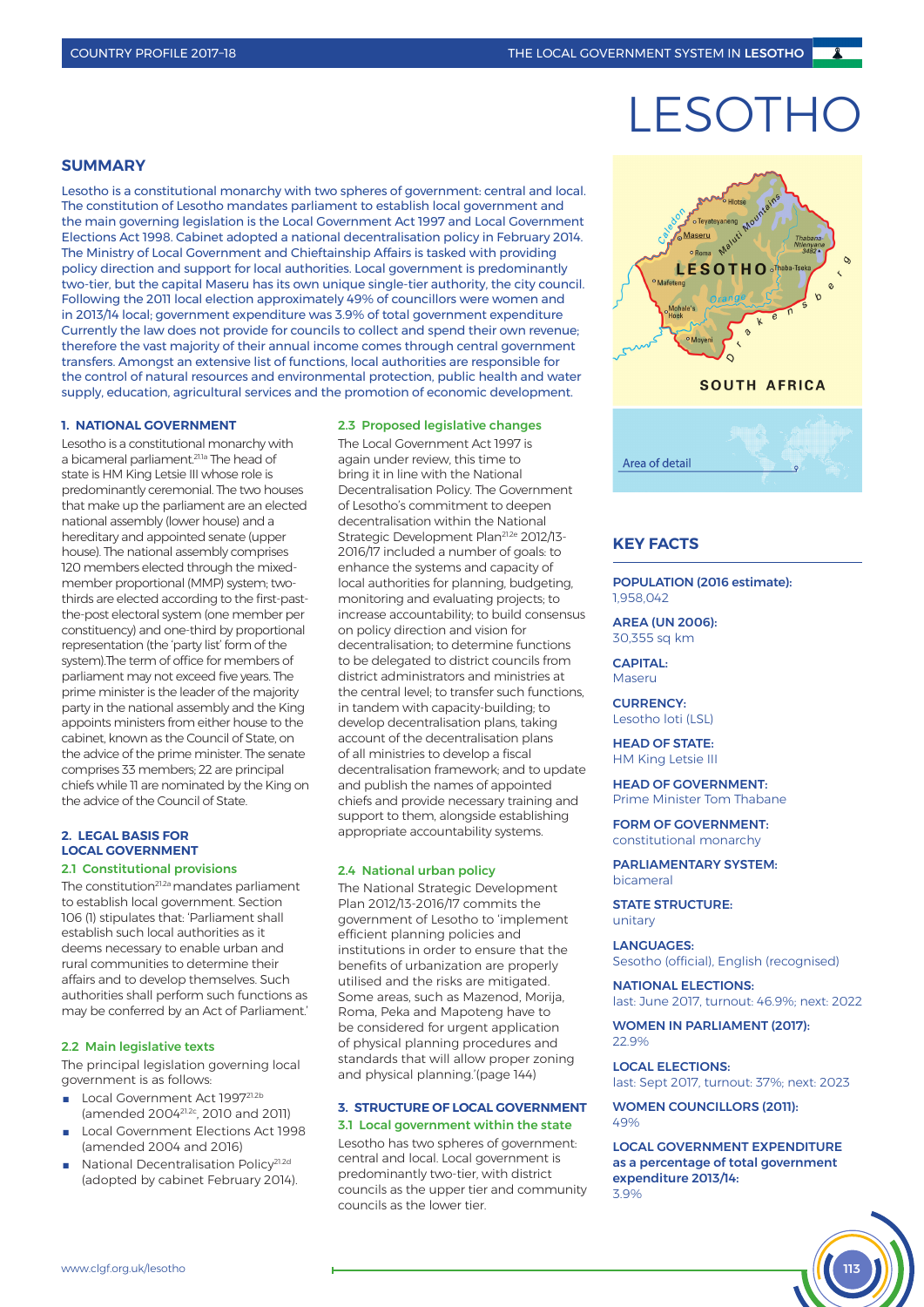The capital Maseru has its own unique single-tier authority, the city council. Recently the number of community councils has been reduced from 128 to 64, to align with the national parliamentary constituencies, following which 11 urban councils have been established.

## 3.2 Ministerial oversight

The Ministry of Local Government and Chieftainship Affairs21.3b (MLGCA) is responsible for the administration of the Local Government Act 1997, while the Independent Electoral Commission (IEC) is responsible for the administration of the Local Government Elections Act 1998. The MLGCA is made up of seven departments: administration; decentralisation; district administration; lands, survey and physical planning; chieftainship; engineering and infrastructure development; and housing.The main priorities and responsibilities of the ministry are:

- decentralisation: to enable local governments to be responsible for service delivery and development within their jurisdiction
- land: to put in place an effective, efficient and equitable land management and administration system that promotes sustainable utilisation of Lesotho's land resources within the decentralised context
- chieftainship: to ensure that chieftainship and local authorities operate in harmony, and to facilitate capacity-building of the chieftainship institution to enable chiefs to participate effectively in the local government decentralisation process
- housing: to facilitate the delivery of affordable housing and shelter.

# 3.3 Council types

The main division in local government is between the single-tier urban city council and the two-tier district and community rural councils. All councils are required to establish a standing committee on finance and planning. They have discretion to establish other committees including further standing committees, special committees and joint committees involving more than one council. Discretionary standing committees have been established by some councils for land administration and management, and for social services.

3.3.1 Municipal councils: There is one local authority of this type, Maseru City Council, and it is unitary. All its councillors are elected to represent a single-member division for a term of up to five years and the non-executive mayor is indirectly elected by councillors from amongst themselves. The council must have between 11 and 15 elected members and no more than three appointed chiefs.

3.3.2 District councils: there are ten and members are nominated from the community councils within the district. They also include two appointed chiefs nominated from the community councils in the administrative district. The council is headed by an indirectly elected chairperson.

3.3.3 Community councils: there are 64 and all councillors at this level are elected to represent a single-member division for a term of up to five years. Councillors comprise members elected by the electoral division, chiefs representing traditional leadership, and women occupying reserved seats determined

by proportional representation lists submitted by political parties. The council must have between nine and 15 members and no more than two appointed chiefs. The council is headed by an indirectly elected chairperson.

3.3.4 Urban councils : there are 11 and, like the community councils, are composed of elected members, chiefs and women, according to party political proportional representation. Urban councils are headed by an indirectly elected chairperson.

#### 3.4 Traditional leadership

Chiefs can be elected to serve on any councils but are limited to two on district and community councils and three on the municipal council. Within chiefs' areas, pitsos (public gatherings) are held, in some cases periodically. These open meetings provide opportunities for participation. In terms of proposals made, elected councillors are expected to support such forms of participation.

#### **4. ELECTIONS**

# 4.1 Recent local elections

Most recent local elections were held in 2017, turnout figures were not avaliable. At the 2011 local elections turnout was approximately 37%.21.4 Lesotho's first local elections took place in April 2005.

# 4.2 Voting system

Elections are conducted under the mixed-member proportionate system (with a proportion reserved for women councillors) for universal adult (18 years or over) suffrage. Anybody who has reached the voting age may be elected as a councillor for a term of office not exceeding five years.

| Region        | <b>District</b><br>councils | <b>Municipal</b><br>council | <b>Urban</b><br>councils | <b>Community</b><br>councils | <b>Population (2011</b><br>demographic survey) | <b>Population</b><br>(2017 est) | % rural<br>(2016) |
|---------------|-----------------------------|-----------------------------|--------------------------|------------------------------|------------------------------------------------|---------------------------------|-------------------|
| <b>Berea</b>  |                             | $\overline{\phantom{0}}$    |                          | 8                            | 273,832                                        | na                              | na                |
| Butha-Buthe   |                             |                             |                          | 4<br>105,403                 |                                                | na                              | na                |
| Leribe        |                             | $\overline{\phantom{0}}$    | $\overline{2}$           | 11                           | 331,117                                        |                                 | na                |
| Mafeteng      |                             | $\overline{\phantom{m}}$    |                          | 7                            | 183,507                                        |                                 | na                |
| Maseru        | T                           | Maseru City                 |                          | 10                           | 389,627                                        | na                              | na                |
| Mohale's Hoek |                             | $\qquad \qquad -$           |                          | 7<br>181,196                 |                                                | na                              | na                |
| Mokhotlong    |                             | ۰                           |                          | 4                            | 105,538                                        | na                              | na                |
| Qacha's Nek   | $\mathbf{I}$                | $\qquad \qquad -$           |                          | 3<br>63,910                  |                                                | na                              | na                |
| Quthing       | ı                           | $-$                         |                          | 5<br>129,532                 |                                                | na                              | na                |
| Thaba-Tseka   | $\mathbf{I}$                | $\qquad \qquad -$           |                          | 5<br>130,532                 |                                                | na                              | na                |
| <b>TOTAL</b>  | 10                          | п                           | 11                       | 64                           | 1,894,194                                      | 1,958,042                       | 72.2              |

Table 21.1a Distribution of councils and population

*Source: MLGCA communication with CLGF, Lesotho Bureau of Statistics*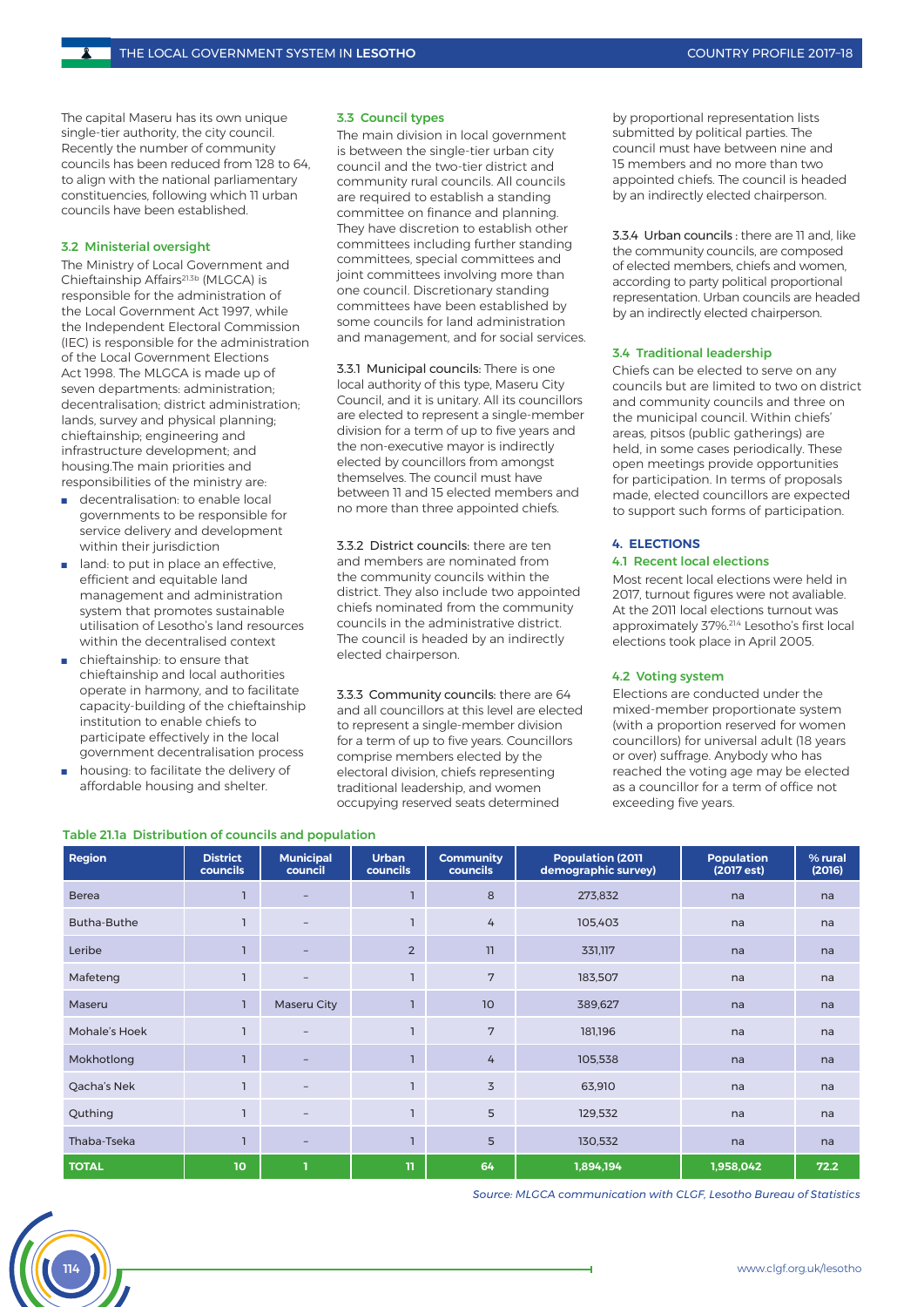Table 21.1b Women councillors and mayors following the last three local elections

| <b>Election</b>          | 2005 |       | 2011       |       | 2017 |       |
|--------------------------|------|-------|------------|-------|------|-------|
| <b>Councillors</b>       | #    | %     | #          | %     | #    | %     |
| Female councillors       | na   | 58    | 49.1<br>na |       | na   | na    |
| Male councillors         | na   | 42    | na         | 50.9  | na   | na    |
| <b>Total councillors</b> | na   | 100.0 | na         | 100.0 | na   | 100.0 |
| <b>Chairpersons</b>      |      |       |            |       |      |       |
| Female mayors<br>na      |      | na    | na         | na    | na   | na    |
| Male mayors              | na   | na    | na         | na    | na   | na    |
| <b>Total mayors</b>      | na   | 100.0 | na         | 100.0 | na   | 100.0 |

#### 4.3 Elected representatives

The total number of councillors in 2010 was 1,221, including a mayor for Maseru City Council and chairpersons for each district and community council.

## 4.4 Women's representation

Following the 2011 elections, women accounted for 49% of all elected councillors, down from 58% after the 2005 elections21.4b. The 2004 amendment to the Local Government Act 1997 reserves one-third of council seats for women.<sup>21.4c.</sup> No information on the number of female chairpersons was available.

# **5. SYSTEMS FOR COMMUNITY INVOLVEMENT** 5.1 Legal requirement and 5.2 Implementation

Within each council, councillors have an obligation to consult with communities to produce development plans, and members of the public are also involved in prioritising the plans in preparation for implementation. A district development coordinating committee (DDCC) is established in each district. The DDCC considers draft development plans for the district prepared by each council and coordinates such plans into a composite district development plan. The membership of the DDCC includes: councillors, non-governmental organisations, a youth representative, a representative of people with disabilities, and selected public officers from central government as ex-officio members.

#### 5.3 ICT use in citizen engagement

There is no e-government strategy for local authorities.

# **6. ORGANISED LOCAL GOVERNMENT**

There is no local government association

# **7.** INTEDCOVERNMENTAL RELATIONS

The MLGCA is the main link between local authorities and the central government. District administrators also play an important facilitating role as they have

*Source: Gender links21.4b*

responsibility for the performance of not just local government but also other publicsector bodies in their areas of jurisdiction.

# **8. MONITORING SYSTEMS**

Lesotho has an ombudsman, empowered by Chapter XII of the Constitution to 'inquire into and make a finding on the grievances or complaints of citizens against public, local and statutory authorities'. Section 135(b) of the constitution specifies that the provisions apply to 'any local government authority and the members and officers of a local government authority'. In addition to the authority granted to the ombudsman by the constitution, further powers are provided through the Ombudsman Act 1996.

# **9. FINANCE, STAFFING AND RESOURCES**

In theory deficit budgets are not allowed, but in practice supplementary estimates are regularly approved by government.

# 9.1 Local government expenditure

In 2013/14, local government expenditure was 3.9% of total government expenditure.

#### 9.2 Locally raised revenue

Currently the law does not provide for councils to collect and spend their own revenue. Although the Local Government Act 1997 permits councils to explore various sources of collected revenue, the current Public Financial Management and Accountability Act 2010 still dictates that all revenues collected must be remitted to central government, as councils are 100% financed by central government.

## 9.3 Transfers

Central government aims for local authorities to increasingly become self-sustaining, but at the moment most revenue is channelled through central government. The ministry specifies how the funds are to be used when it approves the budget. Ministerial approval of the budget and its implementation means it has oversight in respect of local taxes, such as rates.

#### 9.4 Loans

No information is available.

# 9.5 Local authority staff

All councillors, including mayors and chairpersons, are remunerated at rates determined by central government. The MLGCA has established a Local Government Service Commission, under the Local Government Act 1997, with powers to declare and fill posts for local councils. Each council must have a council secretary (or town clerk in the case of Maseru City Council) as the head of its paid service. The staffing structure comprises the council secretary or town clerk supported by sectional heads in areas such as health, works, finance, administration, human resources, legal affairs etc.

# **10. DISTRIBUTION OF SERVICE DELIVERY RESPONSIBILITY** 10.1 Overview of local government service delivery responsibility

The Local Government Act 1997 provides for a wide range of services to be delivered by local councils. Line ministries are charged with the responsibility of supervision, setting standards and guidelines, development of policies etc.

Local authority responsibilities include:

- control of natural resources and environmental protection
- public health and the care of mothers. young children and the aged, and integration of people with disabilities
- villages' water supply
- education
- physical planning, land/site allocation and minor roads
- markets and the promotion of economic development
- streets and public places
- burial grounds

#### Table 21.2a Aggregate income and expenditure for local government 2013/14

| <b>INCOME</b>                 | <b>LSLm</b> | <b>EXPENDITURE</b>       |       |
|-------------------------------|-------------|--------------------------|-------|
| <b>Centre-local transfers</b> |             | <b>Administration</b>    |       |
| Capital projects              | 360.0       | Staff and administration |       |
| Recurrent expenditure grant   | 204.9       | Services                 | 360.0 |
| <b>TOTAL</b>                  | 564.9       | <b>TOTAL</b>             | 564.9 |

*Source: MLGCA communication with CLGF*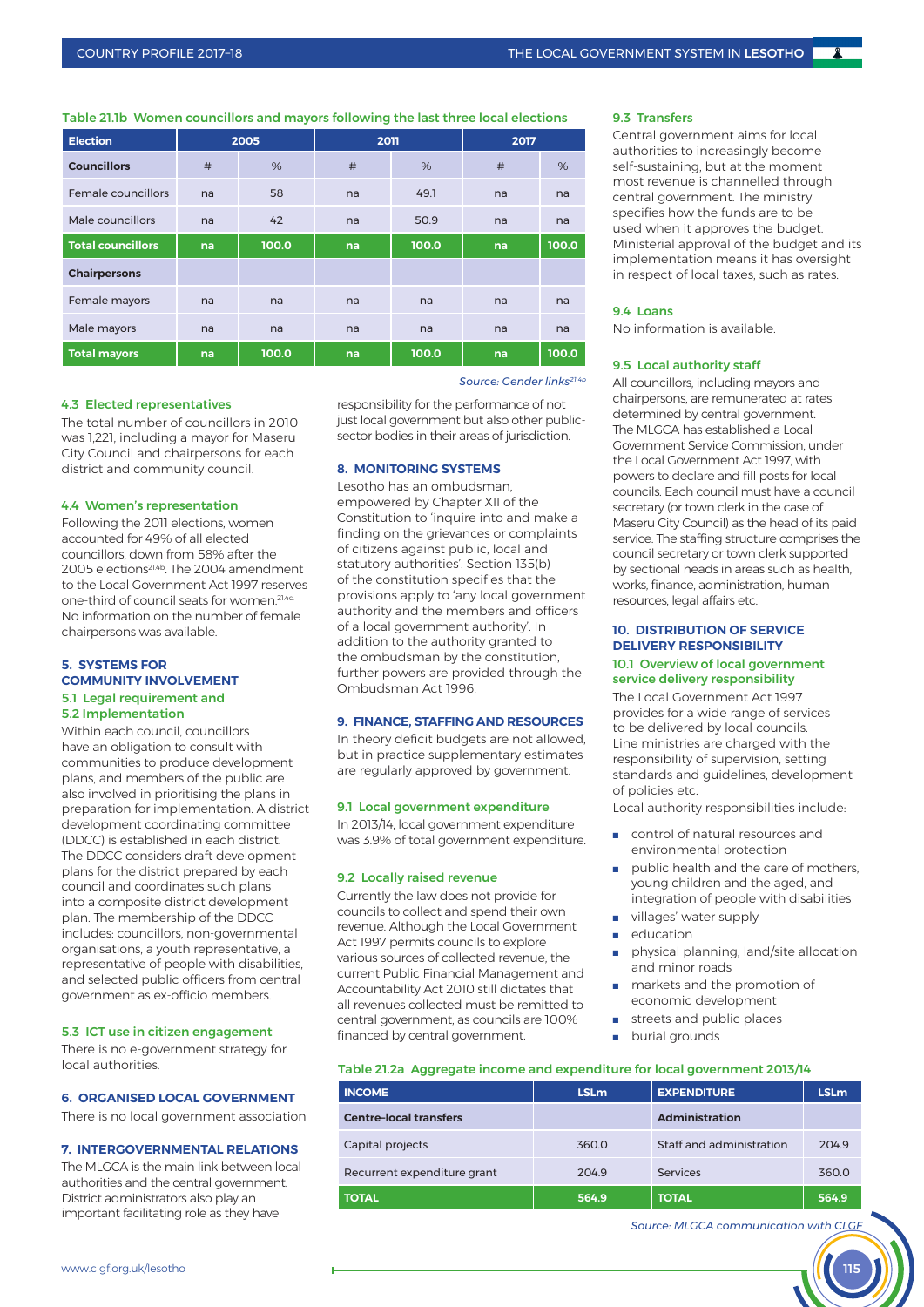#### Table 21.2b Local government expenditure as a percentage of total government expenditure 2013–14

|                                                                              | 2013/14<br>actual LSLm |
|------------------------------------------------------------------------------|------------------------|
| Total government expenditure                                                 | 14.566.5               |
| Total local government expenditure                                           | 564.9                  |
| Local government expenditure as a percentage of total government expenditure | 3.9%                   |

*Source: Ministry of Local Government and Chieftainship Affairs communication with CLGF*

- parks, recreation and culture
- fire prevention
- improvement of agriculture services
- preservation, improvement and control of designated forests.

Consultation is ongoing with line ministries to identify functions earmarked for decentralisation. For those functions already earmarked by line ministries and stipulated in law, the process to clearly indicate the role of councils in their execution is continuing. The Chieftainship Act 1968 sets out the functions to be performed by a chief, which range from conducting pitsos (public gatherings) as a platform for community interactions to supporting community initiatives, protecting developments made by councils and encouraging rural self-help projects.

# 10.2 ICT use in service delivery

No information is available.

# 10.3 The role of local government in achieving the UN Sustainable Development Goals (SDGs)

Lesotho government has started a process of sensitisation, prioritisation, localisation and mainstreaming of the SDGs into national policies and plans since the Goals call for increased efforts by governments in terms of technical and financial resources for successful implementation.<sup>21.10</sup> In an address at the launch of the final Millennium Development Goals country report, the deputy prime minister affirmed that successful implementation of the SDGs also calls for active participation by all stakeholders and urged stakeholders from various sectors such as private sector, local government, civil society organisations,

youth, women and academia to work towards their achievement.

# **REFERENCES AND USEFUL WEBSITES**

- 21.1a Lesotho national government www.gov.ls
- 21.1b Women in national parliaments. Inter-Parliamentary Union http:// archive.ipu.org/wmn-e/classif.htm
- 21.2a Constitution of Lesotho www.eisa.org.za/WEP/les5.htm
- 21.2b Lesotho Local Government Act 1997 www.aceproject.org.ero-en/ regions/africa/LS
- 21.2c Lesotho Local Government Amendment Act 2004 www.aceproject.org.ero-en/ regions/africa/LS
- 21.2d National Decentralisation Policy 2014 www.undp.org/ content/dam/lesotho/docs/ Other/Final\_Decentralization\_ Policy\_%28PDF%29.pdf See also UNDP Lesotho video on the National Decentralisation Policy www.youtube.com/ watch?v=wci6YoYPmNM
- 21.2e National strategic development plan 2012/13-2016/17 www.gov.ls/ gov\_webportal/important%20 documents/national%20 strategic%20development%20 plan%20201213-201617/national%20 strategic%20development%20 plan%20201213-201617.pdf
- 21.3a 2006 Census www.bos.gov.ls Population figures 'de jure' to include those working outside Lesotho on the day of the census.
- 21.3b Ministry of Local Government and Chieftainship Affairs www.lesotho.gov.ls/local
- 21.4a Independent Electoral Commission, Lesotho www.iec.org.ls
- 21.4b Gender in the 2011 Lesotho Local Government Elections http://genderlinks.org.za/what-wedo/governance/advocacy/lesothogender-and-elections
- 21.4c Transforming Women's Role in Local Government in Lesotho through a Women's Quota www. eisa.org.za/pdf/JAE11.2Shale.pdf
- 21.5 No reference for this section
- 21.6 No reference for this section
- 21.7 No reference for this section
- 21.8 No reference for this section
- 21.9 Based on figure provided by the Ministry of Local Government and Chieftainship Affairs, and the finance minister's 2014-15 speech giving central government expenditure for 2013-14 as LSL14,566.5m www.lesothoembassy. ie/news-events/147-budgetspeech-2014-15.html
- 21.10 Successful implementation of SDGs requires sound strategies www.gov.ls/gov\_webportal/ articles/2017/february/successful\_ implemetation of sdgs requires sound\_strategies.html
- 21.11a UN statistics surface area http:// unstats.un.org/unsd/demographic/ products/dyb/dyb2006/Table03.pdf
- 21.11b Commonwealth Local Government knowledge hub www.clgf.org.uk/ resource-centre/knowledge-hub
- 21.11c Kovar, A (2008). 'Conditions for success: democratic decentralization and public participation, an analysis of local government in the Kingdom of Lesotho', University of Toronto
- 21.11c Local Government Research Unit (2008). 'Local democracy in Lesotho: current strength and challenges', De Montfort University
- 21.11c UNDP HDR Lesotho country profile http://hdr.undp.org/en/countries/ profiles/LSO